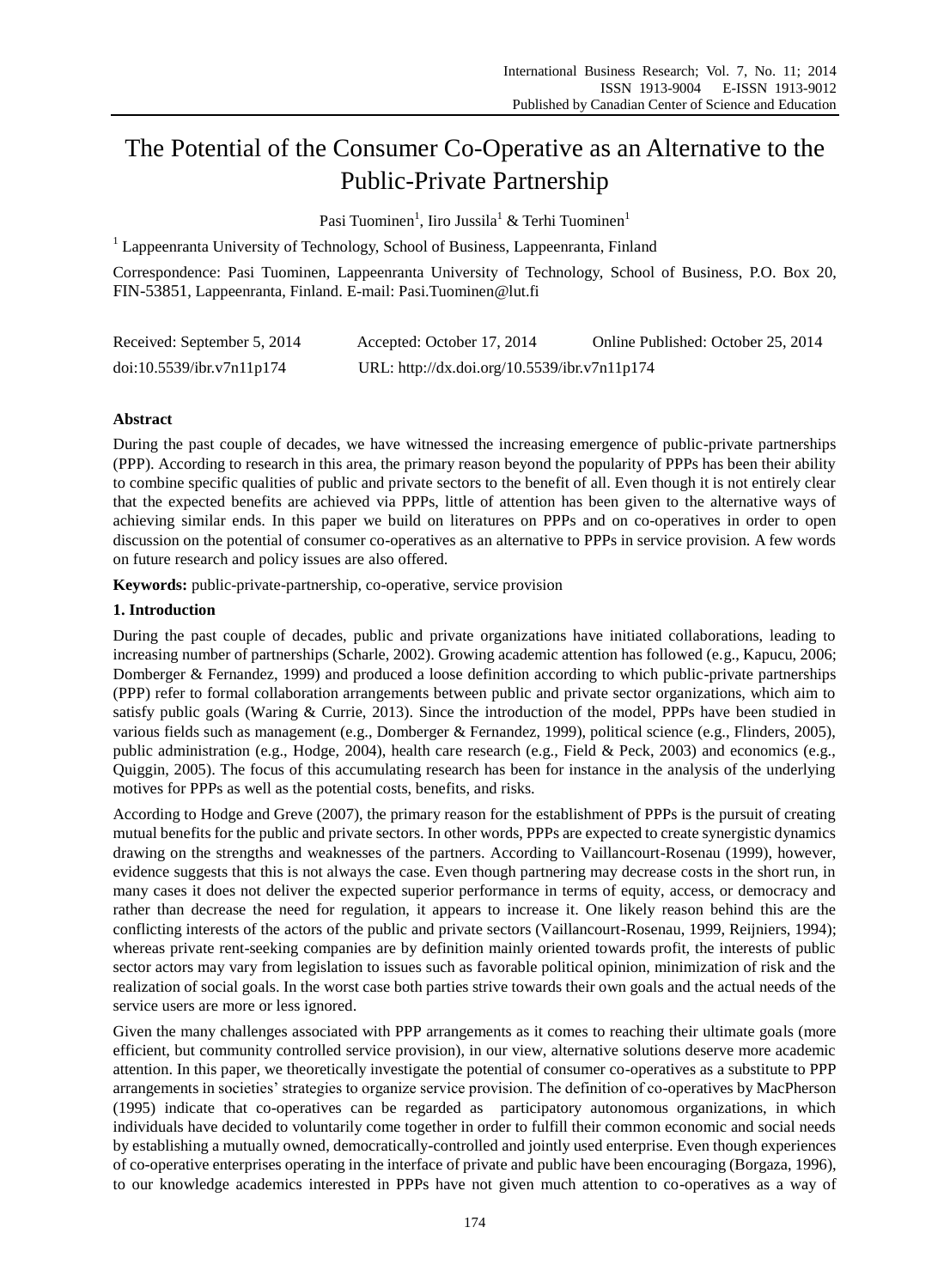combining qualities of the private and the public. What makes this even more surprising is that co-operatives are typically referred to as the "third way" (e.g., Birchall, 1996) and the potential of consumer ownership of traditional public utilities, such as water utilities (Mori, 2013; Birchall, 2002; Morse, 2000), have been discussed in extant co-operative literature. With our work, we wish to take this thought further in the context of PPPs. To be more precise, the purpose of our work is to raise ideas and questions for future research, while also serving public debate on strategies of service provision.

We start with a discussion on the nature of PPPs and consumers' co-operative arrangements, highlighting the idea that in a broad sense, they aim at similar ends – combining the qualities of the private and the public in the provision of services. Analyzing the interests and orientations of public and private sector actors and their implication to service provision as well as the control mechanisms needed in smooth collaboration between the partners, we discuss the problems often associated with PPPs and introduce the potential of the consumer co-operative –model (to be seen) as a viable alternative to PPPs. Finally, after summarizing our work, we discuss its utility to future research and practice.

## **2. Public-Private Partnerships and Co-Operatives**

Hodge & Greve (2007) maintain that "PPPs are hailed as the main alternative to contracting out and privatization, and thus they are seen as a qualitative jump ahead in the effort to combine the strong sides of the public sector and the private sector." (p. 545). At best, the public sector in general draws attention to considerations of public interest, stewardship and solidarity and is therefore better in issues such as ensuring equity, continuity and stability of services (Vaillancourt-Rosenau, 1999). However, it is often considered that governments do not have in-house knowledge on how to deliver many types of public goods and services in the most cost-effective way and when this is the case, they need to engage partners who have the necessary expertise, knowhow and managerial adeptness (Forrer, Kee, Newcomer & Boyer, 2010). It is expected that private sector actors are more creative, innovative, dynamic (adapt more easily and faster to the changes and abandon unsuccessfull activities) and efficient and, therefore, outperform public sector actors when it comes to executing economic tasks (Vaillancourt-Rosenau, 1999). That is, both the public and private sectors have specific qualities and if these are combined, the end result should be better for both parties.

The combination of private and public qualities, however, sets requirements on the partners. It is maintained that participants from each sector should internalize, adopt the principles and different view points defined by their counterparts (Linder, 1999,). That means government actors thinking and behaving like entrepreneurs and business actors embracing public interest considerations as well as expecting greater public accountability (Linder, 1999). This is not easily accomplished given the differences typically existing in the intellectual framings and motivations between the two sectors.

A review of co-operative literature (e.g., Pestoff, 1991, 1992; Spear, 2004) indicates that co-operatives offer the same quality that PPPs are hailed for. What this means in respect to combining the qualities of the private and the public is that while the business is run efficiently based on the (technological) needs and demands of the market, public (social) accountability is secured through democratic governance. Further, it seems that in consumer co-operatives the business and community systems (and identities) co-exists and interact quite naturally as they are both an outgrowth of the consumers' needs and aspirations. In the following we will discuss these features of consumer co-operation in relation to the identified challenges of PPP arrangements in more detail.

### *2.1 Whose Interests Are Being Served?*

Public-private partnerships have emerged, since they are seen as offering substantial benefits as compared to entirely public service provision (Bloomfield, 2006). It is believed that moving the provision of services towards the private sector will result (via market mechanisms) in improved service quality and cost savings. From the government perspective PPPs have therefore been a means to avoid up-front capital expenditure and harness private sector efficiencies (Barlow, Roehrich, & Wright, 2013). From the private business point of view PPPs have been a way to strengthen the overall role of private business in the society and to access new markets (e.g., Quiggin, 2005) with the expectancy of returns on investments in those markets (Barlow et al., 2013).

Considering the features of the private sector, it is argued that market forces may not always enhance the necessary and needed production of goods and services (Defeuilley, 1999). That is, private sector companies have obligations to investors (the proprietors) taking precedence over the desires of customers (Vaillancourt-Rosenau, 1999). As an example, Birchall (2002) reports a case from the UK, where private monopolies of water supply made excessive profits, while consumers at the same time were suffering companies' inability to reach the performance targets, in one case culminating on a disastrous supply failure due to the failure to repair and maintain the infrastructure. This example illustrates the need to secure adequate service provision with regulation, when the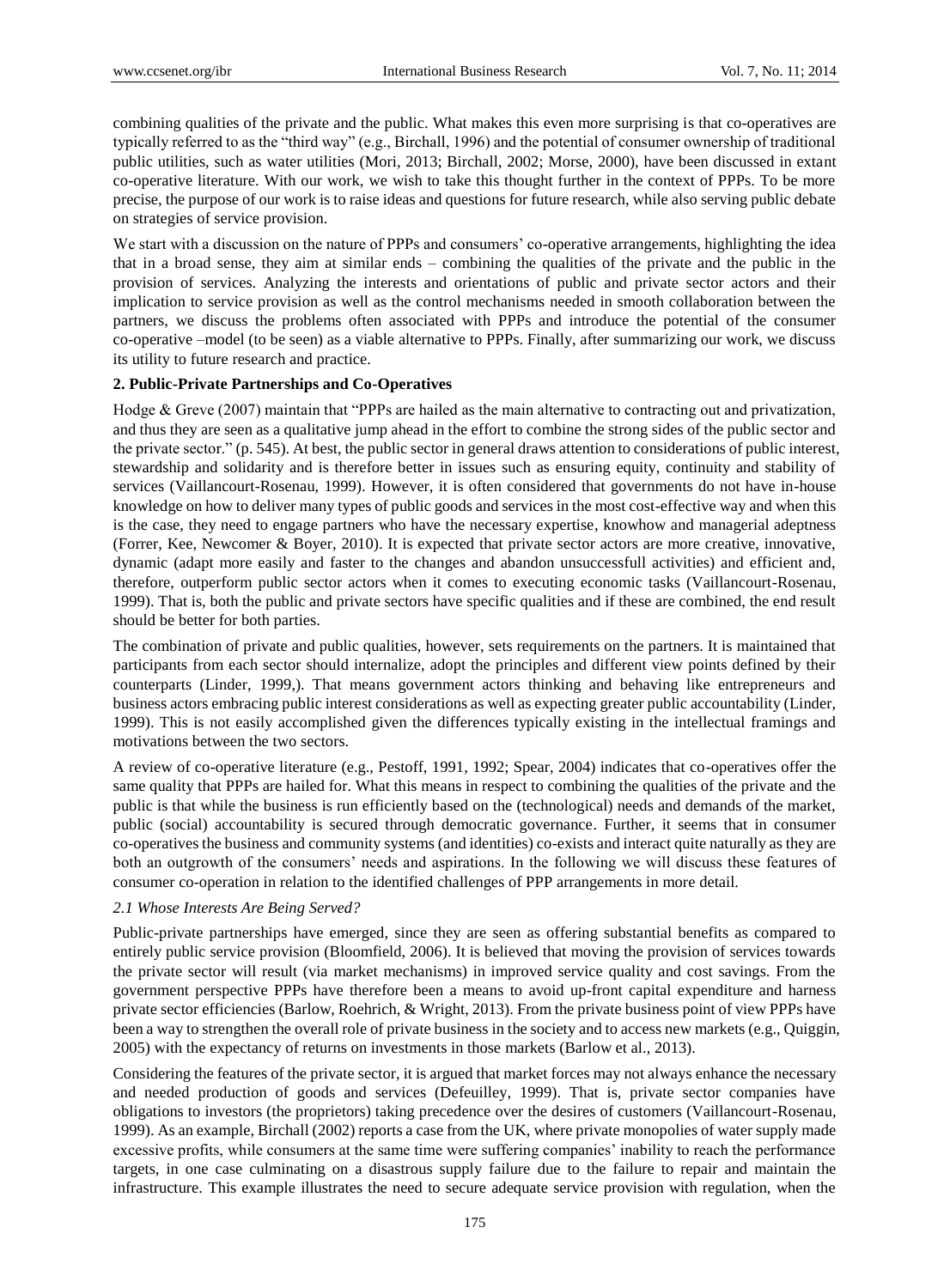public sector actors are partnering with private firms. We will return to this issue later on.

A serious problem hindering the adequate service provision via PPP is also the so called cream skimming. Vaillancourt-Rosenau (1999) uses the examples of health insurers and mail delivery at rural areas; in the first case the incentives to avoid the sickest are significant and in the latter the taxpayers end up subsidizing the cost of regular mail service to these areas, which typically cannot be served at a profit and are therefore neglected by the private sector. Thus, shifting costs of serving the less profitable markets to public sector partner is an effective way to reduce risk for the private firm and in some cases the partnership largely consists of the governments payments to private operators for the market in which profits are unlikely (Sparer, 1999), increasing both the private partner's profits and the fiscal responsibility of the public sector (Vaillancourt-Rosenau, 1999). Thus, it is highly questionable whether this kind of operation results in any savings or improvements of service to their users.

However, public partners are not immune to pressures that may cause compromising service either; for example, they are under pressure to reduce costs for a variety of reasons. Vaillancourt-Rosenau (1999) maintains that "if partnerships emphasize cost reduction or profit maximization at the price of significant quality compromises, vulnerable populations may not be able to respond appropriately and aggressively" (16-17), residents of a nursing home being an example.

In addition to the questions regarding the quality and availability of services to certain communities, also their permanence is important. Even if private companies often seek long-term contracts with public actors, profit seeking companies do have and are willing to use the option of leaving and concentrating their resources to more favorable markets (Obermann, 1999). The same challenge may arise also when PPPs are concerned. That is, profit maximizing entities are unlikely to have the continuous service of public interest as their priority. From the perspective of a local community similar risks may also be associated with the behavior of the government (as a party to PPPs). In their search for cost cuts governments may leave local communities without access to nearby services. This is a serious threat to consumers (citizens) whose interest to services arises, as Mori (2013) put it, from being an inhabitant of a certain community.

As compared to PPPs, co-operatives could be a viable solution to the proponents of public services. According to Pestoff (1992), they argue that social services need to be produced by the state or municipalities or municipal actors and thus, should not be opened to rent-seeking interests of business enterprises. On the other hand, co-operatives could be a viable solution to the proponents of private services as well, who believe, according to Pestoff (1992), that governmental monopoly means (without exception) inefficiency in operation. In the economic sense, co-operatives are private, specialized units acting on the market. Thereby, they may rise above public service provision in their efficiency and quality. On the other hand, co-operatives are not for-profit organizations in the sense of shareholder capitalism (Michelsen, 1994). Instead, they aim at creating benefits for their members through co-operation. In many markets, consumer co-operatives have been known for their customer-centric innovativeness and drive for service improvements (Uski, Jussila, & Saksa, 2007). After all, one of their primary tasks is to be providers of best quality in the market (Borgen, 2004). Although a co-operative has to be profitable in order to survive, it does not have to pay returns to investors (Mills, 2008). That is, co-operatives may operate in those fields and markets where their presence is needed and where social goals are equally important to economic goals. They also may remain in the business as long as they can cover the costs of operation (Fulton & Hammond-Ketilson, 1992). In other words, with consumer co-operatives the community faces less risk of the service provider withdrawing. As put by Morse (2000), present and future consumers are likely to be better attended by their own co-operative seeking to maximize service than by an investor-owned utility aiming to maximize profits.

#### *2.2 Control Mechanisms Needed to Secure Adequate Service Provision*

From the community perspective PPPs are typically seen as safe way to provide services, since in these arrangements the public maintains its ability to control those markets through their representatives in public administration (Field & Peck, 2003). In other words, PPPs are not privatized business models in which there occurs transformation of ownership from public to private sector. Instead, as Gerrard (2001) argues, PPPs are based on a business relationship that is constrained contractually rather than by market forces or the intervention of a statutory regulator. However, as discussed above, it is widely accepted that PPPs do not come without challenges that may in the long-run undermine the expected benefits (Bloomfield, 2006). It is argued that in order to receive the theoretical benefits of PPPs, many local governments will need expertise to protect public interests as aggressively as their counterparts in the private sector are working to protect the interests of companies seeking contracts from local government (Bloomfield, 2006). There is a lot of contracting and much of it begins from very different points of departure. Further, for example difficulties in effectively monitoring decisions regarding patient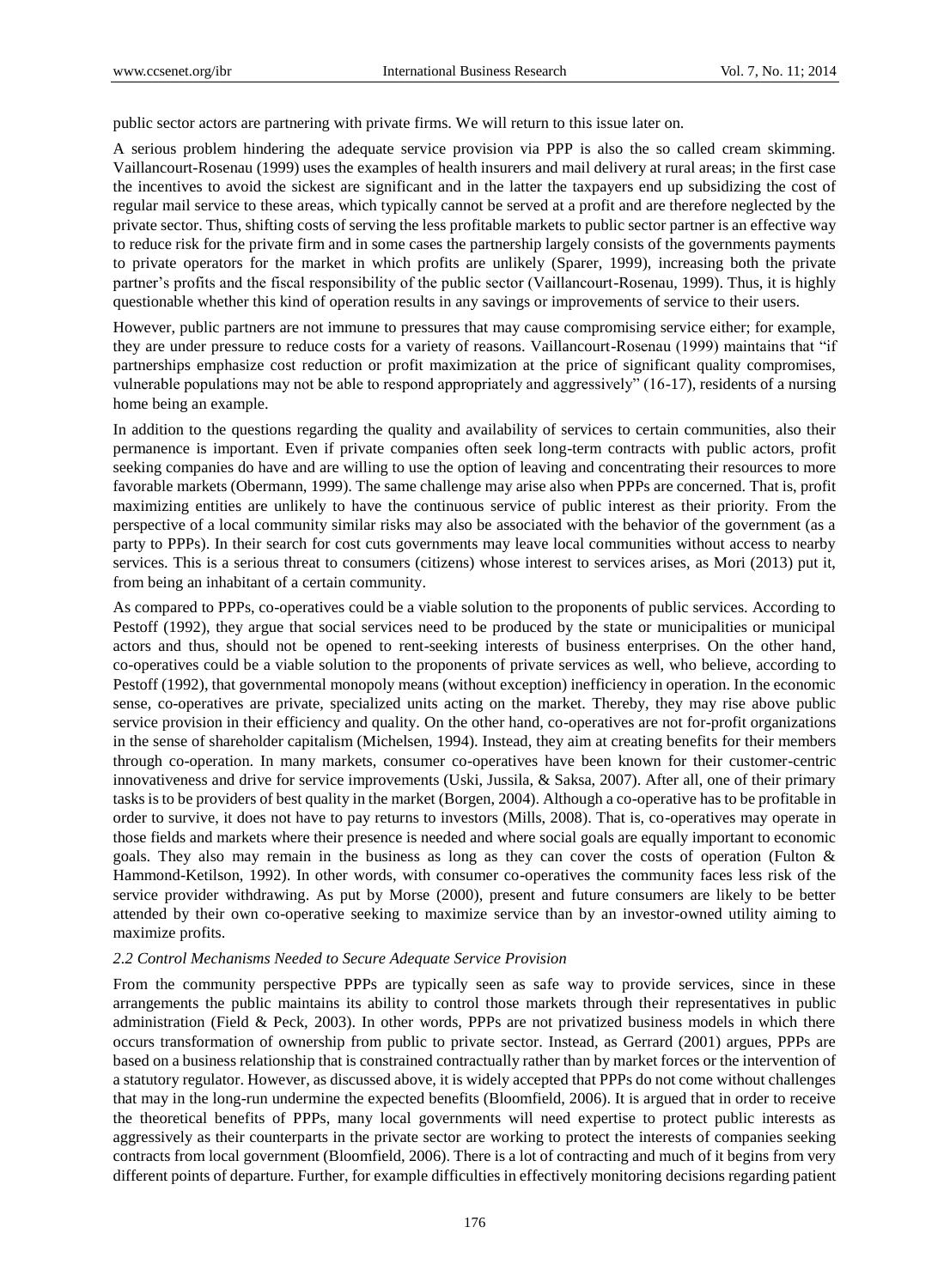care in the private sector can actually increase costs even as compared to public service provision. On the other hand, Domberger and Fernandez (1999) argue that PPPs may be difficult to sustain also for private firms because they must allow some additional costs of doing business with government (e.g., costs of managing the relationship).

Given the challenges presented above, accountability in PPPs becomes an important question, requiring "the creation of proper safeguards to ensure that public services are not compromised for the sake of private profits" (Forrer et al., 2010: 477). The idea is that a proper design of a PPP and the incentives guiding the partners will then provide mutuality to the partnership. However, Vaillancourt-Rosenau (1999) reminds us that abuse is possible from both public and private providers and, therefore, issues such as equity of treatment and fair access to services are never certain. Thus, even if tangible economic benefits would accrue to both the public and private partners, there is no guarantee that the public interest is well served and "partnering cannot be defined as a success if it results in lower quality of public policy services, the need for more government oversight, and the need for expensive monitoring, even if it appears to reduce costs" (Vaillancourt-Rosenau, 1999, p. 18).

In our view, many of the above mentioned challenges could be overcome by using a consumer co-operative instead of a PPP. Already the starting point of consumer co-operation (member needs instead of shareholder value or the varying interests of public actors) to great extent speaks to equity of treatment and fair access to services without public control. As Spear (2000) maintains, co-operatives clearly exist mainly to serve their members. In more detail, this purpose of co-operatives is implemented through co-operative values and principles which can decrease the inequalities and disadvantages amongst members (Spear, 2000). It is simply not conceivable that the members of a co-operative would exploit themselves through monopoly pricing. This is because the consumers themselves control the service providers; the managers and the personnel of the co-operative. If the co-operative runs a profit, the consumers will share that profit or invest it in order to create future member benefits. (Morse, 2000) Noteworthy, user control may be very efficient – even more efficient than the control of investors over their corporation. This is because agency costs of user-ownership (i.e., that involves an intimate patronage relationship) may be significantly lower than those of investor-ownership (Peterson & Anderson, 1996).

Noteworthy, the nature of co-operatives as non-governmental organizations (Normark, 1996) may make co-operatives more attractive to the proponents of private services, as compared to a partly government controlled PPP. One of the core principles of co-operation is to gain and maintain independence from the government. What this means is that the community organizes and controls the service provision itself (Tuominen, Jussila, & Kojonen, 2009), without much need to active participation of public actors. While in a PPP a private organization takes responsibility for service provision for a given project being accountable to the community's representatives in a public organization (e.g., Reijniers, 1994), in the co-operative context the co-operative organization (managers and personnel) is responsible for service provision being accountable to governing bodies of the co-operative; the board and potential representative bodies consisting of service users themselves. In this way, co-operatives are capable of providing individuals more influence and control over the services – which other organization forms might not provide (Pestoff, 1999).

What should make co-operatives more attractive to the proponents of public services, as compared to an arrangement where the private partner is an investor-owned company, is that in co-operatives the focus is in actually delivering the services they are established for. Thereby, the public actors can consider that part of the environment as being taken care of – and will be of their concern merely in terms of infrastructure requirements.

#### **3. Discussion**

Consumer co-operatives have the potential to be considered as viable alternatives to public-private partnership (PPP) in the provision of a variety of services, since they can combine the qualities of the private and the public in a way that PPPs cannot. First, consumer co-operatives are actors of market economy that follow the traditional purpose of business in market economies: efficient (competitive) provision of services to the people in need. In other words, consumer co-operatives are less likely to suffer from the inefficiencies associated with public service provision. In fact, the participation of the owners themselves in service provision (as users and beneficiaries) is supposed to promote efficiency. Second, the strategies of consumer co-operatives will not be based on the quest for maximum profit and, thereby, there is no cream skimming. Following the principle of solidarity, co-operatives are in fact aimed at fixing inequalities of the market. In other words, using the power of co-operation, they attempt to secure the provision of and access to services in areas where both the private and public sector actors and their partnerships might lack interest in doing so.

Governance is another aspect speaking for the viability of consumer co-operatives as alternatives. As the interests of the partners in PPPs are typically in conflict, there is a lot of contracting. The idea is that private actors are made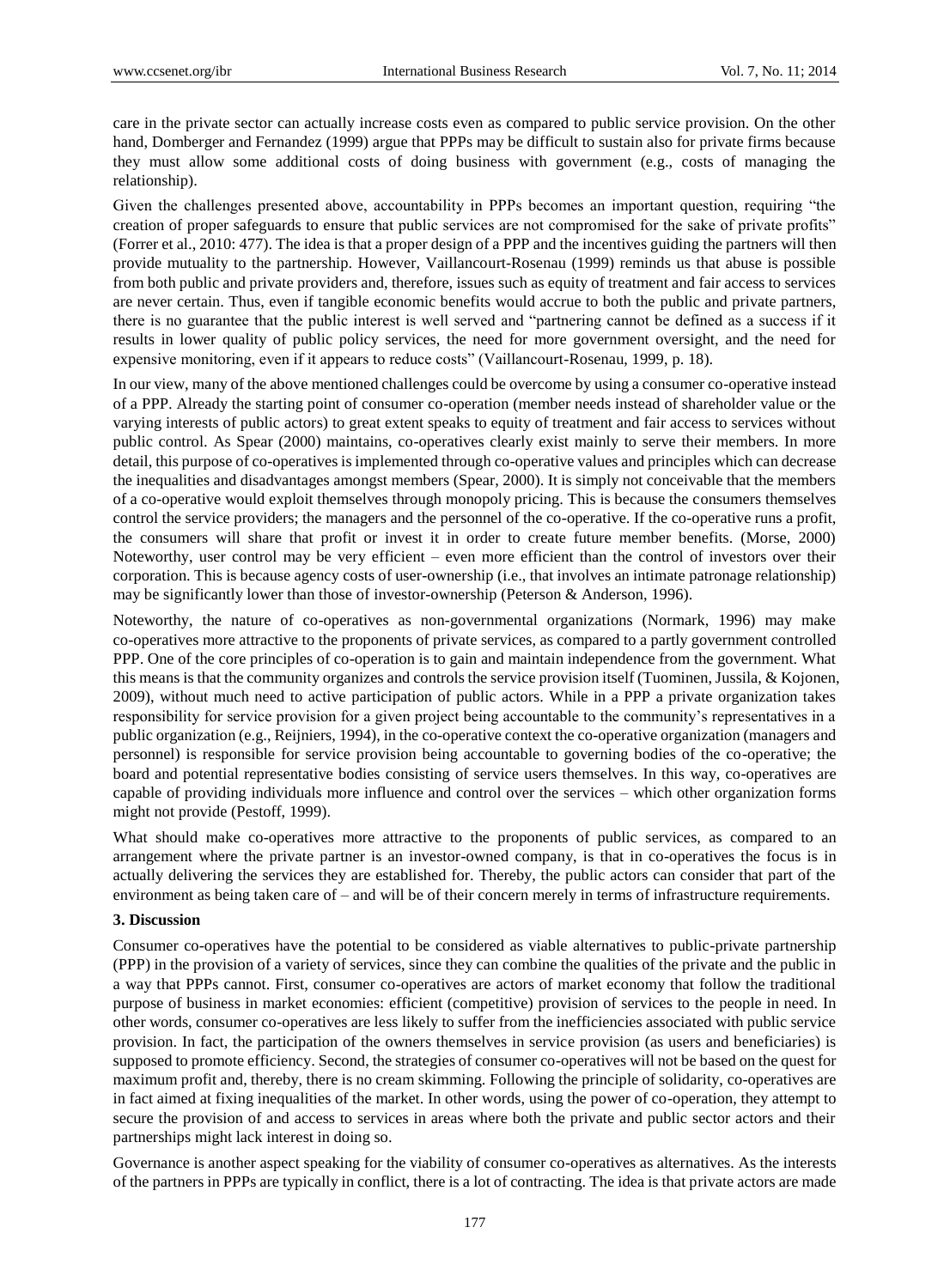accountable to the government or municipal officials. Besides this, there is always the obligation that the service providers have for their shareholders. In other words, there are in fact three parties that may have very different interests in the company. In consumer co-operatives, such a conflict of interest does not exist. This is because the user, owner, and controller are the same. That is, it is the members of the service using community who control the services as consumers of those services and as the owners and administrators of the service provider. The following figufe (Figure 1) attempts to capture the main points above.



Figure 1. Governance differences between PPPs and consumer co-operatives

Consumer co-operatives are of course not without their own challenges. Some members may, for instance, be passive users or passive owners. Overall, the membership is not homogeneous. Thereby, the goals and control criteria of the co-operative is unlikely to be straight in line with the expectations of the entire membership. Nevertheless, as the co-operative is formed around somewhat similar service needs, this does not seem to be a dramatic challenge as compared to that of PPPs attempting to compromise between the interest of the service users, investor-owners, and the public actors monitoring the operation.

As it comes to future research, the potential of co-operatives as alternatives for PPP should be investigated using a variety of methods. Inductive qualitative research might serve to fine-grain our understanding of both PPPs and consumer co-operatives in comparative contexts and, thereby, generate also additional understanding on the potential strength and weaknesses of both models in different settings. Empirical comparative work could also be conducted quantitatively even if it will be difficult to find measures that could show one model being better than the other considering all the economic and social (also ethical and psychological) variables involved. Further, it should be interesting to find out if particular fields or societal contexts are favorable for one model or other.

Finally, let us offer a word on policy implications. The consumer co-operative can only be considered as a serious alternative to PPPs if the selection of the model is made based on what is the best alternative for the community, the people that are in need of and use the services. The motivations for the establishment of PPPs have not necessarily been in line with this idea. In fact, as put forward above, partnerships have been more or less motivated by private actors desire for growth and profit, while also public actors' primary interests may have been somewhat distorted as compared to those of the community. When such motivations are at play, the consumer co-operative is likely to remain as an under-utilized model.

#### **References**

- Barlow, J., Roehrich, J., & Wright, S. (2013). Europe sees mixed results from public-private partnerships for building and managing health care facilities and services. *Health Affairs*, *32*, 146–154. http://dx.doi.org/10.1377/hlthaff.2011.1223
- Birchall, J. (1996). Neither public nor private: the Cooperative third way. *Journal of Cooperative Studies*, *85*, 68– 75.
- Birchall, J. (2002). Mutual, non-profit or public interest company? An evaluation of options for the ownership and control of water utilities. *Annals of Public and Cooperative Economics*, *73*, 181–213. http://dx.doi.org/10.1111/1467-8292.00191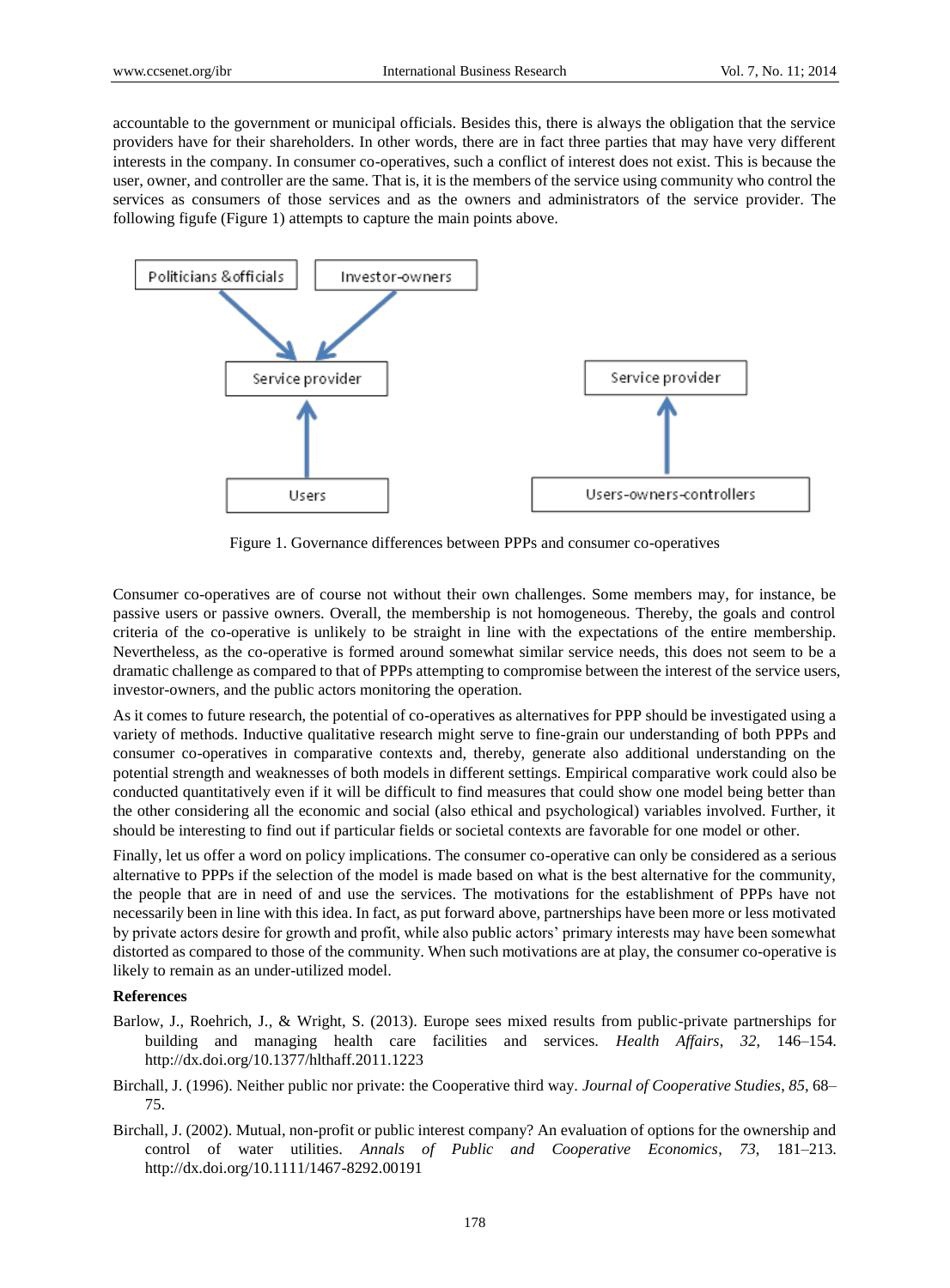- Bloomfield, P. (2006). The challenging business of long-term public-private partnership: reflections on local experience. *Public Administration Review*, *66*, 400–411. http://dx.doi.org/10.1111/j.1540-6210.2006.00597.x
- Borgen, S. (2004). Rethinking incentive problems in cooperative organizations. *Journal of Socio-Economics*, *33*, 383–393. http://dx.doi.org/10.1016/S1053-5357(04)00049-6
- Borzaga, C. (1996). Stakeholder cooperatives in European welfare. *Soundings*, *4*, 203–211.
- Domberger, S., & Fernandez, P. (1999). Public-private partnerships for service delivery. *Business Strategy Review*, *10*, 29–39. http://dx.doi.org/10.1111/1467-8616.00117
- Field, J., & Peck, E. (2003). Public-private partnerships in healthcare: the managers´ perspective. *Health and Social Care in the Community*, *11*, 494–501. http://dx.doi.org/10.1046/j.1365-2524.2003.00455.x
- Flinders, M. (2005). The politics of public-private partnerships. *British Journal of Politics & International Relations*, *7*, 215–239. http://dx.doi.org/10.1111/j.1467-856X.2004.00161.x
- Forrer, J., Kee, J. E., Newcomer, K. E., & Boyer, E. (2010). Public-private partnerships and the public accountability question. *Public Administration Review*, *7*, 475–484. http://dx.doi.org/10.1111/j.1540-6210.2010.02161.x
- Fulton, M., & Hammond-Ketilson, L. (1992). The Role of Cooperatives in Communities: Examples from Saskatchewan. *Journal of Agricultural Cooperation*, *7*, 15–42.
- Gerrard, M. B. (2001). Public-private partnerships. *Finance & Development*, *38*, 48–51.
- Hodge, G. A. (2004). The risky business of public-private partnerships. *Australian Journal of Public Administration*, *63*, 37–49. http://dx.doi.org/10.1111/j.1467-8500.2004.00400.x
- Hodge, G. A., & Greve, C. (2007). Public-private partnerships: an international performance review. *Public Administration Review*, *67*, 545–558. http://dx.doi.org/10.1111/j.1540-6210.2007.00736.x
- Kapucu, N. (2006). Public-nonprofit partnerships for collective action in dynamic contexts of emergencies. *Public Administration*, *84*, 205–220. http://dx.doi.org/10.1111/j.0033-3298.2006.00500.x
- Linder, S. H. (1999). Coming to terms with the public-private partnership. *The American Behavioral Scientist*, *43*, 35–51. http://dx.doi.org/10.1177/00027649921955146
- MacPherson, I. (1995). *Co-operative Principles for the 21st Century*. ICA, Geneva.
- Michelsen, J. (1994). The rationales of cooperative organizations. Some suggestions from Scandinavia. *Annals of Public and Cooperative Economics*, *65*, 13–34. http://dx.doi.org/10.1111/j.1467-8292.1994.tb01504.x
- Mills, C. (2008). Do large membership-based businesses have a future in the twenty first century? Some reflections on UK retail co-operative societies. *Journal of Co-operative Studies*, *41*, 17–29.
- Mori, P. A. (2013). Customer ownership of public utilities: new wine in old bottles. *Journal of Entrepreneurial and Organizational Diversity*, *2*, 54–74. http://dx.doi.org/10.5947/jeod.2013.004
- Morse, L. B. (2000). A case for water utilities as cooperatives and the UK experience. *Annals of Public and Cooperative Economics*, *71*, 467–495. http://dx.doi.org/10.1111/1467-8292.00149
- Normark, P. (1996). A role for cooperatives in the market economy. *Annals of Public and Cooperative Economics*, *67*, 429–439. http://dx.doi.org/10.1111/j.1467-8292.1996.tb01914.x
- Obermann, G. (1999). Sector-specific regulation from a public choice perspective with regard to the supple of services of public interest. *Annals of Public and Cooperative Economics*, *70*, 195–211.
- Pestoff, V. (1991). *Co-operatives between markets and politics*. Frankfurt: Campus.
- Pestoff, V. (1992). Third sector and co-operative services an alternative to privatization. *Journal of Consumer Policy*, *15*, 21–45. http://dx.doi.org/10.1007/BF01016352
- Pestoff, V. A. (1999). The future of consumer co-operatives in post-industrial societies? *Journal of Co-operative Studies*, *32*, 208–219.
- Peterson, H. C., & Anderson, B. L. (1996). Cooperative strategy: theory and practice. *Agribusiness, 12*, 371–383. http://dx.doi.org/10.1002/(SICI)1520-6297(199607/08)12:4%3C371::AID-AGR7%3E3.0.CO;2-W
- Quiggin, J. (2005). Policy forum: financing public infrastructure: public-private partnerships: options for improved risk allocation. *The Australian Economic Review*, *38*, 445–450.